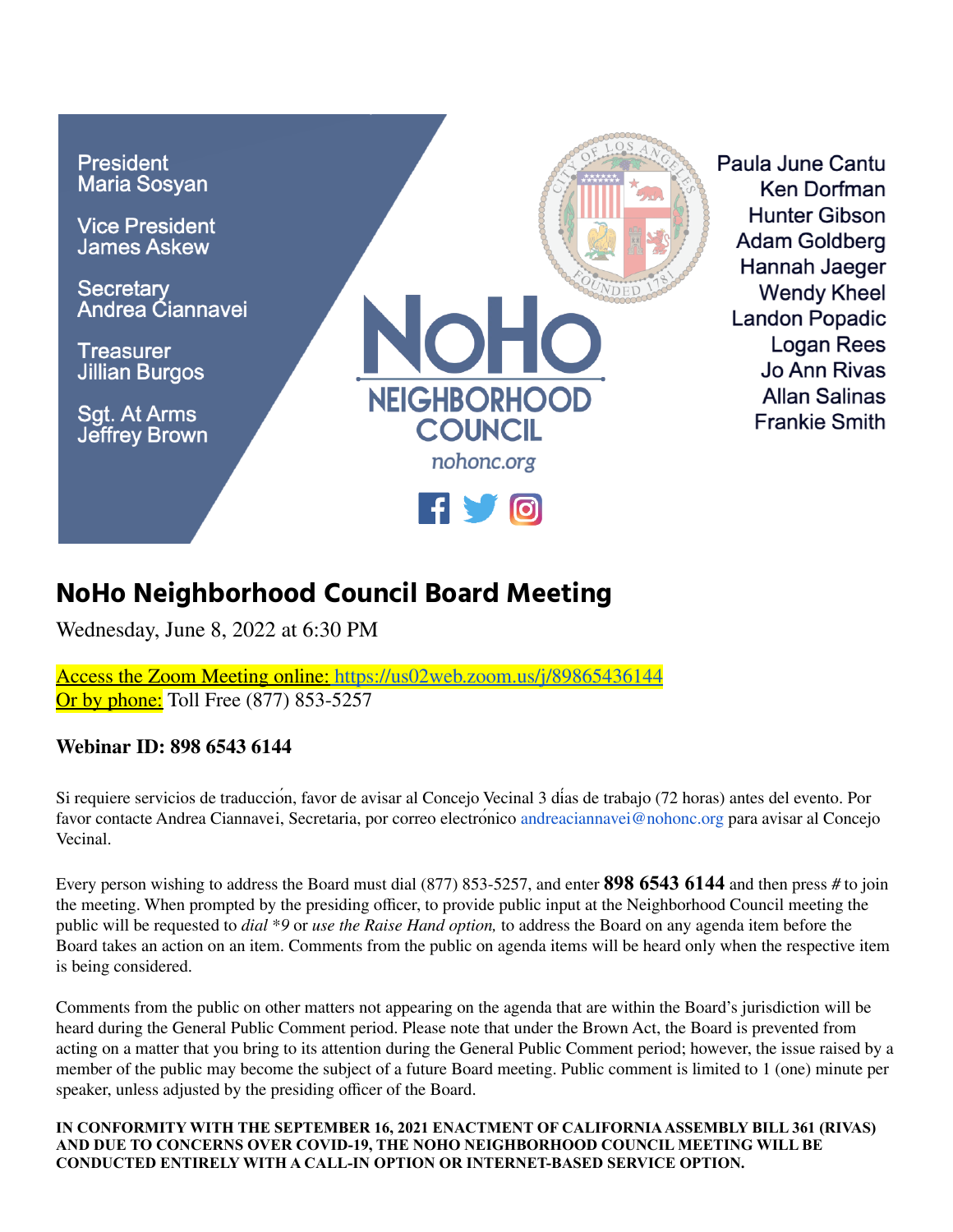#### *AB 361 Updates:*

Public comment cannot be required to be submitted in advance of the meeting, only real-time public comment is required.

If there are any broadcasting interruptions that prevent the public from observing or hearing the meeting, the meeting must be recessed or adjourned. If members of the public are unable to provide public comment or be heard due to issues within the Neighborhood Council's control, the meeting must be recessed or adjourned.

Any messaging or virtual background is in the control of the individual board member in their personal capacity and does not reflect any formal position of the Neighborhood Council or the City of Los Angeles.

| <b>ITEM</b>    | <b>TOPIC</b>                                                                                                                                                                                                                                                                                                                | <b>RESPONSIBLE PERSON</b>                   |
|----------------|-----------------------------------------------------------------------------------------------------------------------------------------------------------------------------------------------------------------------------------------------------------------------------------------------------------------------------|---------------------------------------------|
| 1              | Call to Order                                                                                                                                                                                                                                                                                                               | Maria Sosyan, President                     |
| 2              | Roll Call                                                                                                                                                                                                                                                                                                                   | Andrea Ciannavei, Secretary                 |
| 3              | Public Comments on Non-Agenda Items                                                                                                                                                                                                                                                                                         | Maria Sosyan                                |
| $\overline{4}$ | <b>PUBLIC OFFICIALS:</b><br>U.S. Rep. Tony Cardenas<br>Assemblymember Adrin Nazarian (D46)<br>Assemblymember Luz Rivas (D39)<br>Mayor Eric Garcetti<br>Councilman Paul Krekorian (CD2)<br>Supervisor Kathryn Barger<br>Department of Neighborhood Empowerment<br><b>LAPD Senior Lead Officer</b><br>North Hollywood Library | Maria Sosyan                                |
| 5              | Presentation, Discussion, and Possible Action: To nominate and appoint<br>Katy Go to the District 4 Resident Representative seat.                                                                                                                                                                                           | Maria Sosyan                                |
| 6              | Presentation, Discussion, and Possible Action: NoHo NC to write a CIS<br>in support of Council File: 22-0600-S66: 2022 Budget Recommendation<br>/ Department of Neighborhood Empowerment / Neighborhood Council /<br><b>Election Funding</b>                                                                                | Maria Sosyan                                |
| $\overline{7}$ | Presentation, Discussion, and Possible Action: NoHo NC to write a CIS<br>in support of Council File: 22-0002-S71: AB 2817 (Gomez Reyes) /<br>House California Challenge Program / California Health and Human<br>Services Agency / Rental Assistance / Local Grants / People<br><b>Experiencing Homelessness</b>            | Jillian Burgos,<br>Housing & Services Chair |
| 8              | Presentation, Discussion, and Possible Action: NoHo NC to write a<br>letter of support for CPC-2021-10706-DB-SPR-HCA - 10951 Morrison<br>Street - 139 Unit Multi-Family Building with 1410 Square Feet<br><b>Commercial At Grade</b>                                                                                        | James Askew,<br>PLUT Chair                  |
| 9              | Presentation, Discussion, and Possible Action: Review the application<br>for DIR-2021-10711-TOC-HCA - for DIR-2021-10711-TOC-HCA - New<br>24 Unit Building, 5 Stories, 67 Feet, 3 Units reserved for VLI Tenants<br>(carried forward from May)                                                                              | <b>James Askew</b>                          |
| 10             | Presentation, Discussion, and Possible Action: NoHo NC to write a CIS<br>in support of Council File 22-0534, urging City of Los Angeles to place<br>a proposed ballot measure on the November 2022 ballot, to amend the<br>City's Article 34 authority.                                                                     | Jillian Burgos                              |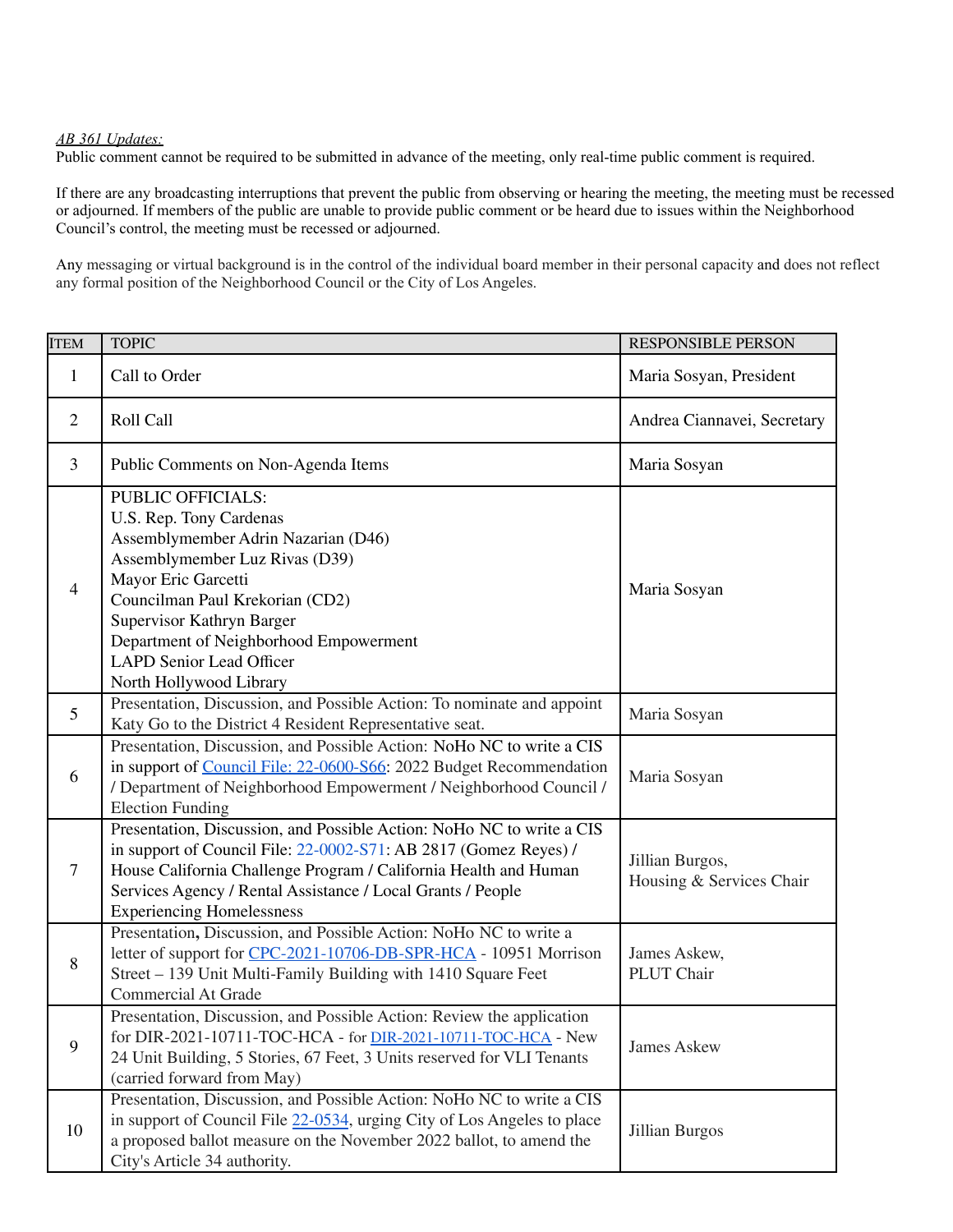| 11 | Presentation and Discussion: Update on 5110 Bakman Ave.                                                                                                                                                                                            | Andrea Ciannavei,<br>Public Safety Chair  |
|----|----------------------------------------------------------------------------------------------------------------------------------------------------------------------------------------------------------------------------------------------------|-------------------------------------------|
| 12 | Presentation and Discussion:: Website development update                                                                                                                                                                                           | Andrea Ciannavei,<br>Jillian Burgos       |
| 13 | Presentation, Discussion and Possible Action: Up to \$200 for the<br>purchase of one annual Zoom license.                                                                                                                                          | Maria Sosyan                              |
| 14 | Presentation, Discussion, and Possible Action: Review and approve<br>NoHo NC 2022-2023 Budget.                                                                                                                                                     | Maria Sosyan                              |
| 15 | Presentation, Discussion, and Possible Action: Consent Calendar<br>15.1 Review and approve May 2022 MER<br>15.2 Review and approve meeting minutes from May 2022                                                                                   | Jillian Burgos, Treasurer<br>Maria Sosyan |
|    | Committee Chair Announcements: Meeting times and future                                                                                                                                                                                            |                                           |
| 16 | discussions.                                                                                                                                                                                                                                       | Maria Sosyan                              |
| 17 | Vacant Seats on the NoHo Neighborhood Council:<br><b>Community Interest Representative</b><br>Religious Institution Representative<br>School Representative<br>Community Organization/ Non-Profit Organization Representative<br>Youth Empowerment | Maria Sosyan                              |
|    | For possible appointment to a seat on the NoHo Neighborhood Council,<br>please email nohoneighborhoodcouncil@gmail.com.                                                                                                                            |                                           |
| 18 | President's Closing Comments                                                                                                                                                                                                                       | Maria Sosyan                              |
| 19 | Meeting Adjourned                                                                                                                                                                                                                                  | Maria Sosyan                              |

## **The NoHo Neighborhood Council will hold its next meeting on Wednesday, July 13, 2022.**

### THE FOLLOWING IS IN REGARDS TO ALL BOARD MEETINGS AND COMMITTEE MEETINGS

**PUBLIC INPUT AT ALL MEETINGS** – The public is requested to fill out a "**Speaker Card**" to address the Board on any agenda item before the Board takes an action on an item. Comments from the public on agenda items will be heard only when the respective item is being considered. Comments from the public on other matters not appearing on the agenda that are within the Board's jurisdiction will be heard during the General Public Comment period. Please note that under the Brown Act, the Board is prevented from acting on a matter that you bring to its attention during the General Public Comment period; however, the issue raised by a member of the public may become the subject of a future Board meeting. Public comment is limited to 1 minute per speaker, unless adjusted by the presiding officer of the Board.

**PUBLIC POSTING OF AGENDAS** - NoHo Neighborhood Council agendas are posted for public review as follows:

North Hollywood Regional Library - 5211 Tujunga Blvd. North Hollywood, CA 91601 www.NoHoNC.org You can also receive our agendas via email by subscribing to L.A. City's Early Notification System at <http://www.lacity.org/government/Subscriptions/NeighborhoodCouncils/index.htm>

**THE AMERICAN WITH DISABILITIES ACT** - As a covered entity under Title II of the Americans with Disabilities Act, the City of Los Angeles does not discriminate on the basis of disability and, upon request, will provide reasonable accommodation to ensure equal access to its programs, services and activities. Sign language interpreters, assistive listening devices and other auxiliary aids